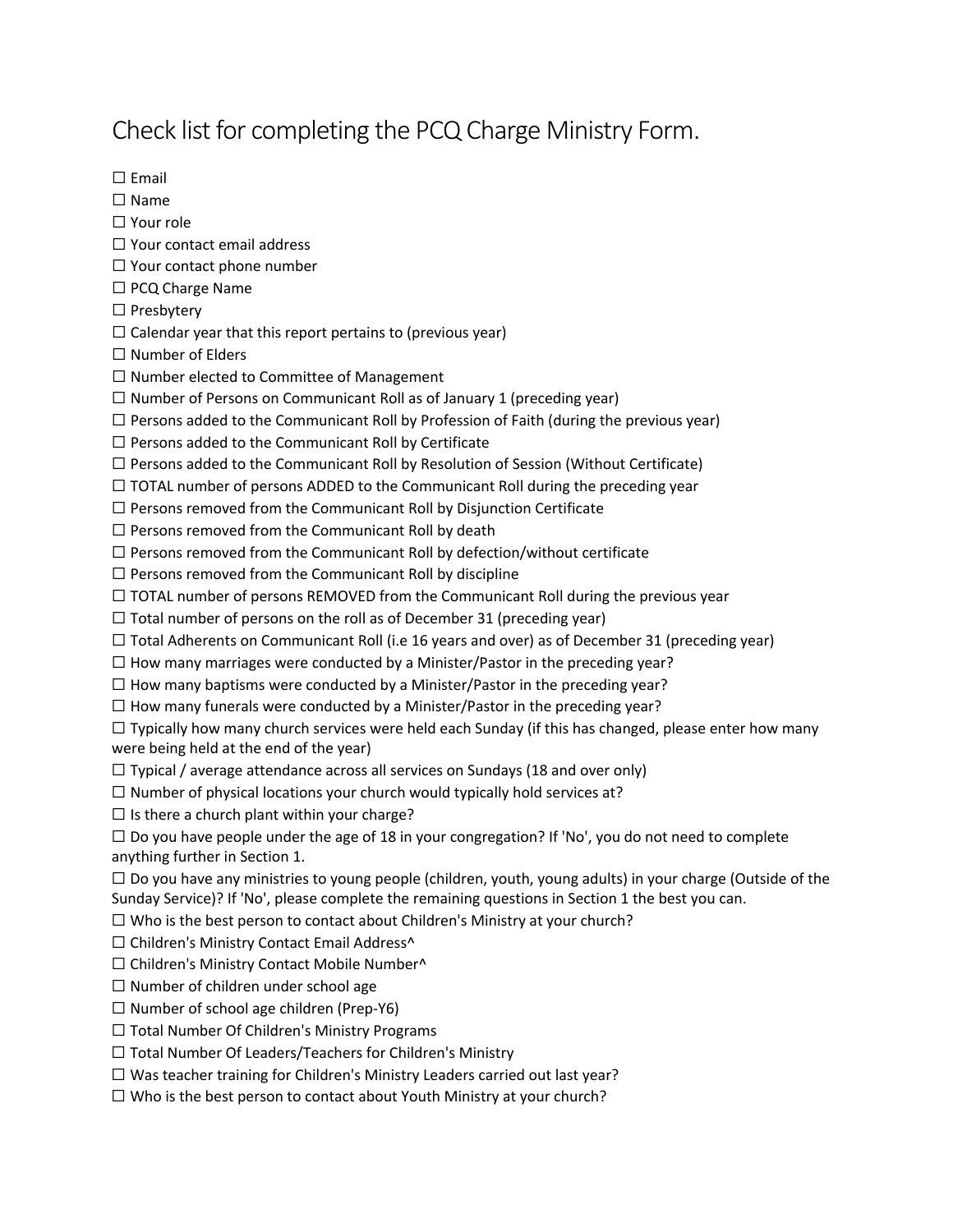□ Youth Ministry Contact - Email Address^

- ☐ Youth Ministry Contact Mobile Number^
- $\Box$  Number of Youth Ministry participants (Y7-Y12)
- $\Box$  Total Number of Youth Ministry Programs (eg. Youth Group, Bible Study Program etc)
- ☐ Number of leaders/teachers for Youth Ministry
- $\Box$  Was leader training for Youth Ministry Leaders carried out last year?
- ☐ Who is the best person to contact about Young Adults Ministry at your church?
- □ Young Adults Contact Email Address^
- ☐ Young Adults Contact Mobile Number^
- $\Box$  Number of Young Adults (18-25)
- ☐ Number of leaders for Young Adults Ministry
- ☐ Was leader training for Young Adults Ministry carried out last year?
- ☐ Would you like a Youth/Children's Ministry Consultant to contact your church about ministry to young people?^
- $\Box$  Is there any type of ministry support (in relation to young people) that would be useful to your church?^
- ☐ What ideas, programs, strategies, etc have been fruitful in your context with ministry to young people last year? ^
- ☐ Children's/Youth/Young Adult's Ministry Comments^
- $\Box$  How is PresSafe compliance in your church?^
- $\Box$  Do you have any feedback about PresSafe policies and procedures?^
- $\Box$  Do you have any feedback about using Elvanto for PresSafe record keeping in your church?^
- ☐ PresSafe Comments
- ☐ Number Of Groups
- ☐ Number Of Group Leaders
- $\Box$  Number Of Group Attendees (typical)
- □ Bible Study/Home Groups/Growth Groups Comments^
- $\Box$  Was financial stewardship (making wise and godly choices with money) discussed generally with the congregation in the past year?^
- $\Box$  Did this discussion include financially supporting the work of the church (such as in evangelism, discipleship and spiritual growth)?^
- $\Box$  Did this discussion include financially supporting mission work?^
- $\Box$  Does your congregation broadly understand that some of the offering contributes to denominational support and resourcing?^
- $\Box$  Stewardship Comments<sup>^</sup>
- $\Box$  Apart from the normal life of the church, were any specific outreach programs conducted in the past last year?
- $\Box$  Please describe these outreach events or programs (e.g once off, or ongoing, related to Christmas or
- Easter or something else significant in your community)
- □ Outreach Comments^
- ☐ Number of people involved in PWA & Women's Guilds
- $\Box$  Number of people involved in Men's Societies
- $\square$  Please indicate if any of the following ministries take place in your church; Women's Ministry, Men's Ministry, ESL, Seniors, Young Families
- $\Box$  If not already covered in the data you provided above (in any section), please list any other ministries or groups that are part of your church: